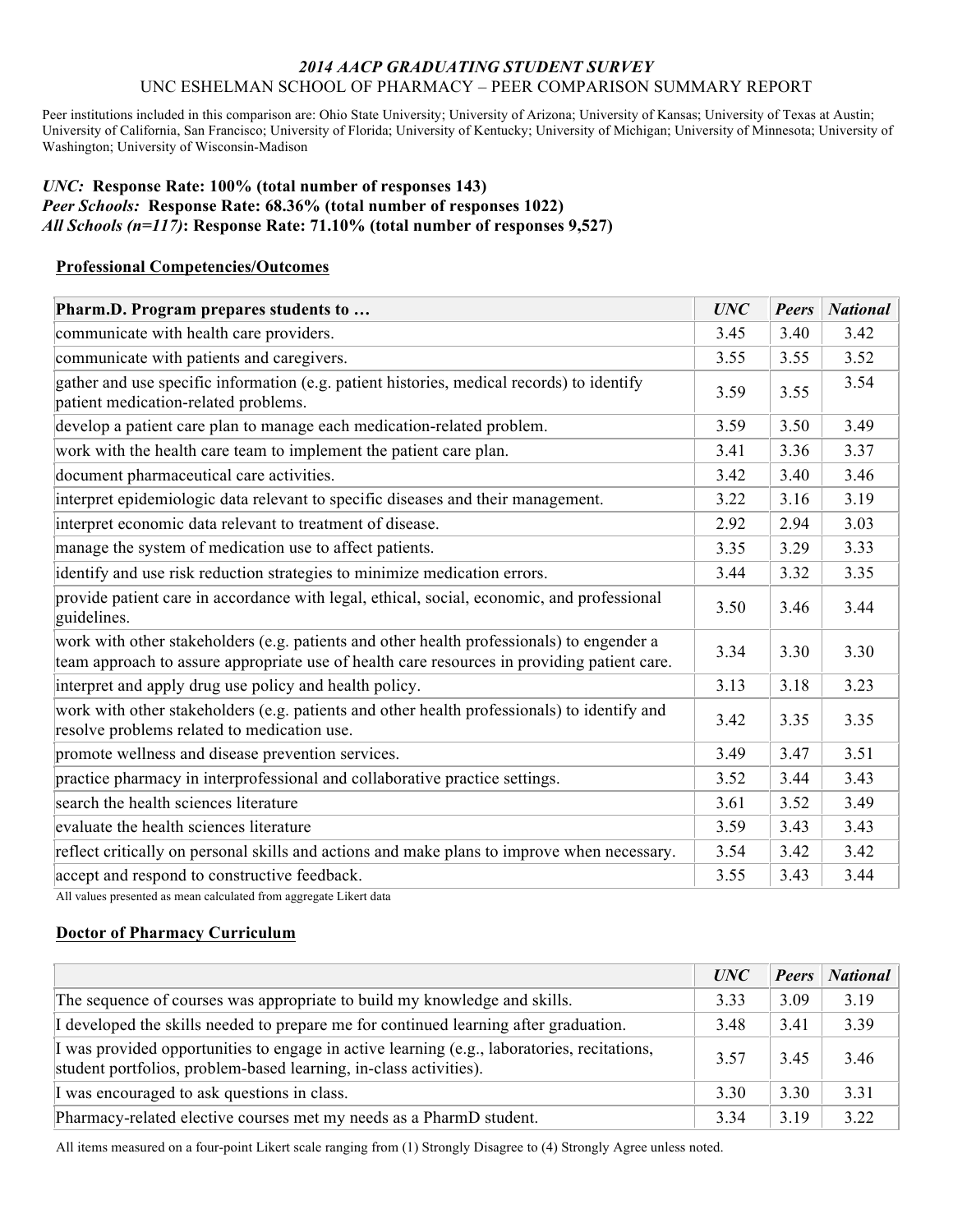|                                                                                             | UNC  |      | <b>Peers</b> National |
|---------------------------------------------------------------------------------------------|------|------|-----------------------|
| Course loads were reasonable.                                                               | 3.36 | 3.06 | 3.15                  |
| The program included opportunities to develop professional attitudes, ethics and behaviors. | 3.51 | 3.36 | 3.39                  |
| All values presented as mean calculated from aggregate Likert data                          |      |      |                       |

## **Pharmacy Practice Experiences**

|                                                                                                                                                                                                | <b>UNC</b> | <b>Peers</b> | <b>National</b> |
|------------------------------------------------------------------------------------------------------------------------------------------------------------------------------------------------|------------|--------------|-----------------|
| My introductory pharmacy practice experiences were valuable in helping me to prepare for<br>my advanced pharmacy practice experiences.                                                         | 2.92       | 2.91         | 3.06            |
| My introductory pharmacy practice experiences permitted my involvement in direct patient<br>care responsibilities in both community and institutional settings.                                | 2.97       | 2.96         | 3.07            |
| The sites available for introductory pharmacy practice experiences were of high quality.                                                                                                       | 3.06       | 3.04         | 3.12            |
| The process by which I was assigned sites for introductory pharmacy practice experiences<br>was fair.                                                                                          | 3.21       | 3.13         | 3.19            |
| In the community pharmacy setting, I was able to apply my patient care skills.                                                                                                                 | 3.45       | 3.43         | 3.38            |
| In the ambulatory care setting, I was able to apply my patient care skills.                                                                                                                    | 3.70       | 3.58         | 3.52            |
| In the hospital or health-system pharmacy setting, I was able to apply my patient care<br>skills.                                                                                              |            | 3.44         | 3.40            |
| In the inpatient/acute care setting, I was able to apply my patient care skills.                                                                                                               |            | 3.53         | 3.48            |
| The need for continuity of care throughout the health care system was emphasized in the<br>advanced pharmacy practice experiences.                                                             |            | 3.43         | 3.42            |
| The variety of the available advanced pharmacy practice experience electives met my<br>needs as a student.                                                                                     | 3.44       | 3.46         | 3.36            |
| I was academically prepared to enter my advanced pharmacy practice experiences.                                                                                                                | 3.38       | 3.36         | 3.30            |
| The sites available for advanced pharmacy practice experiences were of high quality.                                                                                                           | 3.50       | 3.39         | 3.34            |
| The process by which I was assigned sites for advanced pharmacy practice experiences<br>was fair.                                                                                              |            | 3.36         | 3.29            |
| Overall, my advanced practice experiences were valuable in helping me to achieve the<br>professional competencies.                                                                             |            | 3.54         | 3.48            |
| My pharmacy practice experiences allowed me to have direct interaction with diverse<br>patient populations (e.g., age, gender, ethnic and/or cultural background, disease states,<br>$etc.$ ). |            | 3.60         | 3.56            |
| My pharmacy practice experiences allowed me to collaborate with other health care<br>professionals.                                                                                            | 3.66       | 3.60         | 3.55            |

All values presented as mean calculated from aggregate Likert data

## **Student Services**

|                                                                                                                                              | UNC  | Peers | <b>National</b> |
|----------------------------------------------------------------------------------------------------------------------------------------------|------|-------|-----------------|
| Academic advising met my needs.                                                                                                              | 2.96 | 2.99  | 3.06            |
| Career planning and guidance met my needs.                                                                                                   | 2.63 | 2.81  | 2.87            |
| Tutoring services met my needs.                                                                                                              | 2.66 | 2.97  | 3.04            |
| Financial aid advising met my needs.                                                                                                         | 2.80 | 3.01  | 2.95            |
| Student health and wellness services (e.g. immunizations, counseling services, campus<br>pharmacy, primary care clinics, etc.) met my needs. | 3.14 | 3.20  | 3.16            |

All values presented as mean calculated from aggregate Likert data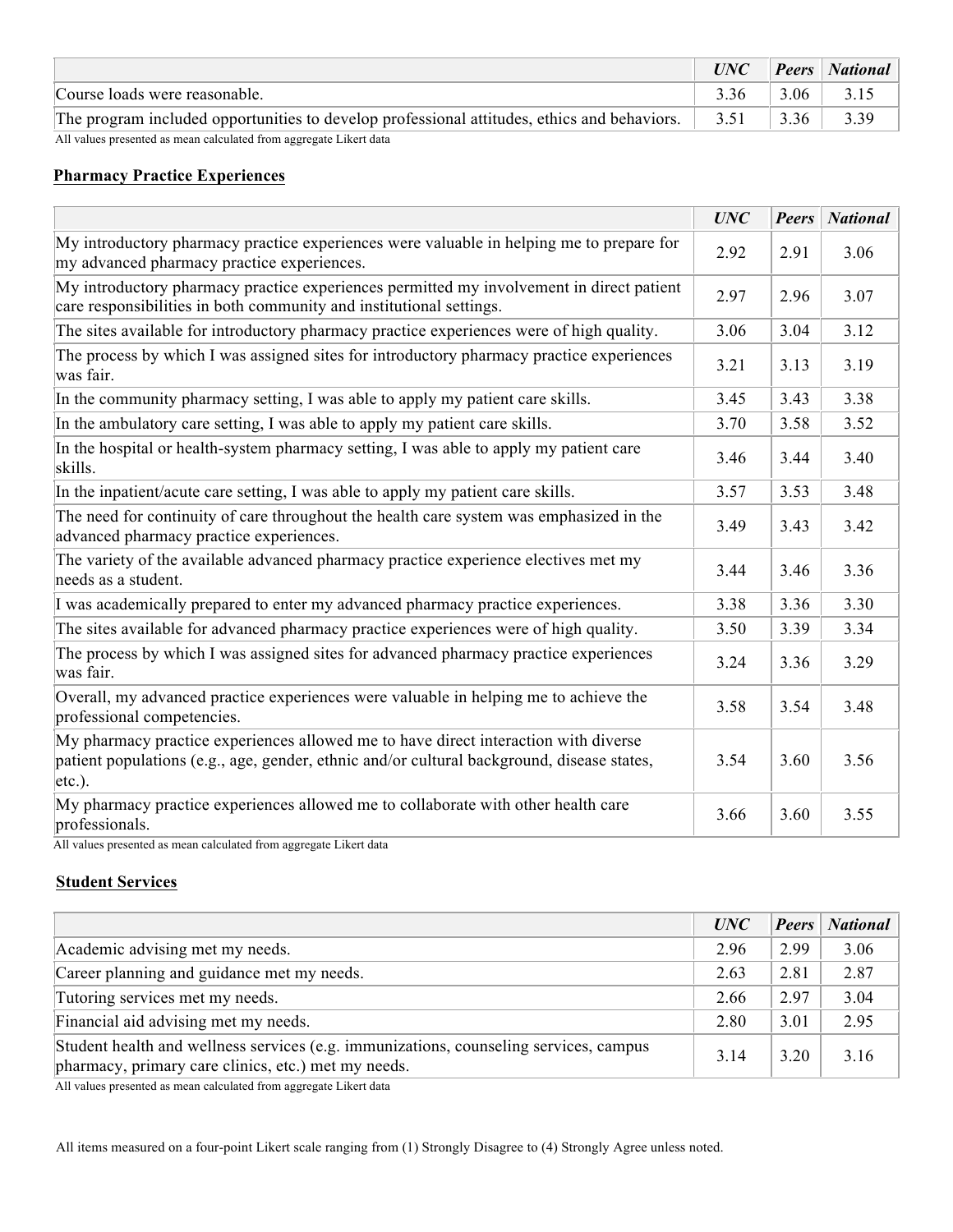## **The Student Experience**

|                                                                                                                                                                                                                                                                                                       | <b>UNC</b> | <b>Peers</b> | <b>National</b> |
|-------------------------------------------------------------------------------------------------------------------------------------------------------------------------------------------------------------------------------------------------------------------------------------------------------|------------|--------------|-----------------|
| The college/school of pharmacy provided timely information about news, events and<br>important matters within the college/school of pharmacy.                                                                                                                                                         | 3.39       | 3.31         | 3.26            |
| Information was made available to me about additional educational opportunities (e.g.,<br>residencies, fellowships, graduate school).                                                                                                                                                                 | 3.29       | 3.35         | 3.28            |
| The college/school's administration responded to problems and issues of concern to the<br>student body.                                                                                                                                                                                               |            | 3.18         | 3.09            |
| I was aware of the process for raising issues with the college/school administration.                                                                                                                                                                                                                 |            | 3.12         | 3.07            |
| I was aware that student representatives served on college/school committees with<br>responsibility for curriculum and other matters.                                                                                                                                                                 | 3.33       | 3.35         | 3.26            |
| The college/school of pharmacy is welcoming to students with diverse backgrounds.                                                                                                                                                                                                                     | 3.37       | 3.48         | 3.44            |
| The admissions process of the college/school of pharmacy was well organized.                                                                                                                                                                                                                          | 3.41       | 3.40         | 3.33            |
| The college/school of pharmacy had a student government that effectively communicated<br>student opinions and perspectives to the faculty or administration.                                                                                                                                          | 3.23       | 3.25         | 3.20            |
| The college/school of pharmacy made use of a variety of means (e.g. course evaluations,<br>student surveys, focus groups, meetings with administrative leaders) to obtain student<br>perspectives on curriculum, student services, faculty/student relationships and other<br>aspects of the program. | 3.45       | 3.37         | 3.29            |
| Faculty, administrators and staff were committed to serving as positive role models for<br>students.                                                                                                                                                                                                  | 3.44       | 3.35         | 3.33            |
| Overall, preceptors modeled professional attributes and behaviors in the pharmacy practice<br>experiences.                                                                                                                                                                                            | 3.54       | 3.45         | 3.41            |
| Overall, preceptors provided me with individualized instruction, guidance and evaluation<br>that met my needs as a Doctor of Pharmacy student.                                                                                                                                                        | 3.50       | 3.42         | 3.38            |
| I was aware of expected behaviors with respect to professional and academic conduct.                                                                                                                                                                                                                  | 3.61       | 3.56         | 3.53            |
| The college/school of pharmacy effectively managed academic misconduct by students.                                                                                                                                                                                                                   | 3.30       | 3.09         | 3.15            |
| The college/school of pharmacy effectively managed professional misconduct by students.                                                                                                                                                                                                               | 3.30       | 3.13         | 3.16            |
| The college/school's faculty and administration encouraged me to participate in regional,<br>state or national pharmacy meetings.                                                                                                                                                                     | 3.47       | 3.34         | 3.33            |
| The college/school of pharmacy was supportive of student professional organizations.                                                                                                                                                                                                                  | 3.50       | 3.47         | 3.43            |
| I was aware of opportunities to participate in research activities with faculty.<br>All values presented as mean calculated from aggregate Likert data                                                                                                                                                | 3.15       | 3.13         | 3.08            |

# **Facilities, Experiential Sites and Educational Resources**

|                                                                                                                                                                                | UNC  | <b>Peers</b> | <b>National</b> |
|--------------------------------------------------------------------------------------------------------------------------------------------------------------------------------|------|--------------|-----------------|
| My campus learning environment was safe.                                                                                                                                       | 3.64 | 3.52         | 3.44            |
| The computer and other information technology resources provided by the college/school<br>of pharmacy and/or elsewhere on campus were conducive to learning.                   | 3.51 | 3.39         | 3.29            |
| The classrooms in the college/school of pharmacy or elsewhere on campus were conducive<br>to learning.                                                                         | 3.57 | 3.40         | 3.35            |
| The laboratories and other non-classroom environments were conducive to learning.                                                                                              | 3.61 | 3.45         | 3.38            |
| The study areas in the college/school of pharmacy or elsewhere on campus were conducive<br>to learning.                                                                        | 3.50 | 3.31         | 3 2 4           |
| The common spaces such as lounges, lobbies or other areas for relaxation and socialization<br>available in the college/school of pharmacy or elsewhere on campus met my needs. | 3.42 | 3 2 7        | 3 20            |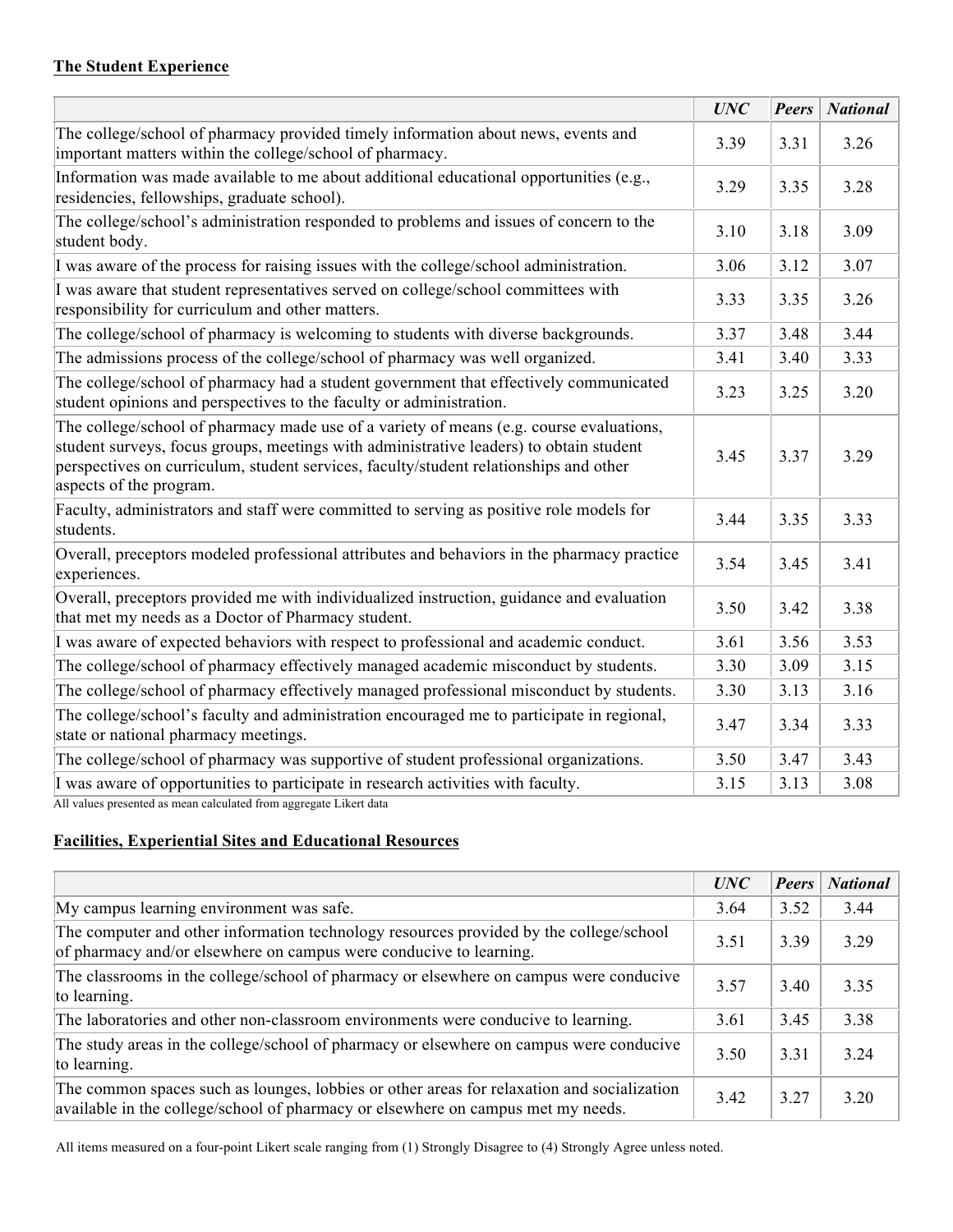|                                                                                                                                                                     |      |      | UNC Peers National |
|---------------------------------------------------------------------------------------------------------------------------------------------------------------------|------|------|--------------------|
| On-campus access to educational resources (e.g., library, electronic data bases, drug<br>information center) were conducive to learning.                            | 3.61 | 3.52 | $\frac{3.40}{ }$   |
| During pharmacy practice experiences access to educational resources (e.g., library,<br>electronic data bases, drug information center) were conducive to learning. | 3.58 | 3.54 | 3.43               |

All values presented as mean calculated from aggregate Likert data

## **Overall Impressions**

|                                                                                                                                                                                                                                         | UNC  | <b>Peers</b> | <b>National</b> |
|-----------------------------------------------------------------------------------------------------------------------------------------------------------------------------------------------------------------------------------------|------|--------------|-----------------|
| I am prepared to enter pharmacy practice.                                                                                                                                                                                               | 3.44 | 3.40         | 3.38            |
| If I were starting my college career over again I would choose to study pharmacy.                                                                                                                                                       | 3.22 | 3.25         | 3.24            |
| If I were starting my pharmacy program over again I would choose the same<br>college/school of pharmacy. (If you select disagree or strongly disagree please indicate the<br>reason why in the comment box at the end of this section.) | 3.47 | 3.38         | 3 2 3           |
| I would recommend a career in pharmacy to a friend or relative.                                                                                                                                                                         | 3.24 | 3.19         | 3.17            |

All values presented as mean calculated from aggregate Likert data

#### **Demographic Information**

| Gender | <i>UNC</i> | <b>Peers</b> | <b>National</b> |
|--------|------------|--------------|-----------------|
| Male   | $136.4\%$  | $ 35.8\% $   | $138.0\%$       |
| Female | 63.6%      | $64.2\%$     | $62.0\%$        |

| Age                  | <i>UNC</i> | Peers      | <b>National</b> |
|----------------------|------------|------------|-----------------|
| $\overline{\leq 25}$ | 41.3%      | 39.9%      | $48.0\%$        |
| $ 26-30 $            | $ 37.1\%$  | $ 47.3\% $ | 38.6%           |
| $ 31-35 $            | 11.9%      | $ 72\%$    | $8.3\%$         |
| > 35                 | 9.8%       | 5.6%       | $5.0\%$         |

| Which of the following choice(s) describes the primary area of your<br>paid outside work experiences while in the college/school? | UNC       | <b>Peers</b> | <b>National</b> |
|-----------------------------------------------------------------------------------------------------------------------------------|-----------|--------------|-----------------|
| Community pharmacy                                                                                                                | $ 61.5\%$ | $66.0\%$     | $ 68.1\%$       |
| Institutional pharmacy                                                                                                            | $ 217\%$  | $\ 23\ $ 1%  | 18.6%           |
| Other pharmacy related:                                                                                                           | $17.5\%$  | 11.5%        | $7.1\%$         |
| Non-pharmacy related:                                                                                                             | $5.6\%$   | $8.6\%$      | $7.4\%$         |
| I did not work (Skip to number 4)                                                                                                 | 13.3%     | $9.1\%$      | 13.8%           |

Students were allowed to select multiple responses

| If you had paid outside work during your final professional year please<br>indicate the approximate number of hours you worked per week. | UNC      | <b>Peers</b> | <b>National</b> |
|------------------------------------------------------------------------------------------------------------------------------------------|----------|--------------|-----------------|
| Less than 10 hours                                                                                                                       | 51.6%    | 39.0%        | 36.6%           |
| 10 to less than 15 hours                                                                                                                 | 16.9%    | $17.1\%$     | $ 21.5\%$       |
| 15 to less than 20 hours                                                                                                                 | $4.0\%$  | $10.2\%$     | 14.6%           |
| $ 20 \text{ to }$ less than 30 hours                                                                                                     | $0.0\%$  | $2.9\%$      | $6.0\%$         |
| 30 or more hours                                                                                                                         | $0.8\%$  | $1.0\%$      | $2.0\%$         |
| I did not work during my final professional year                                                                                         | $26.6\%$ | $ 28.7\%$    | 17.8%           |
| No answer                                                                                                                                | $0.0\%$  | 1.1%         | 1.5%            |